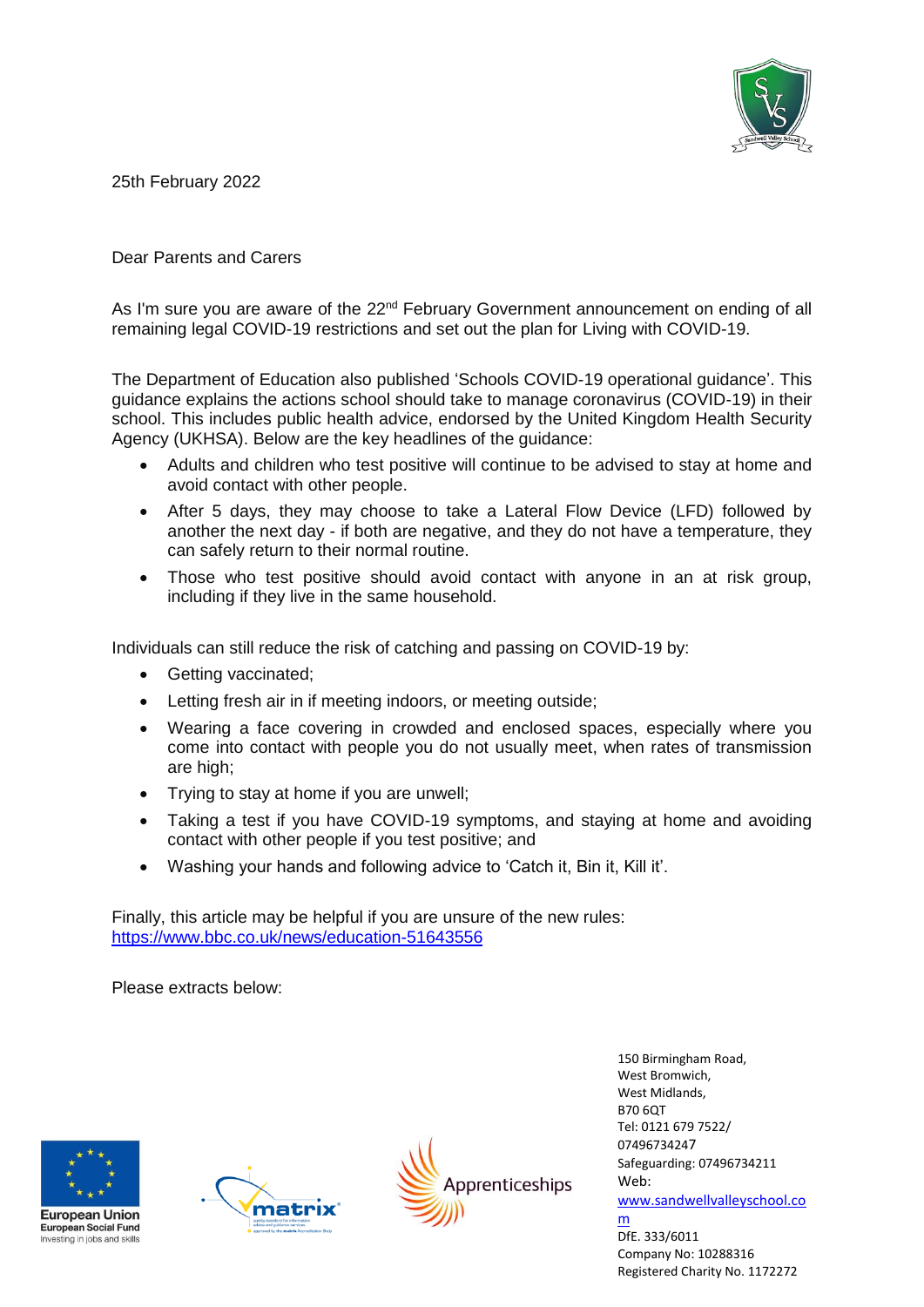

## *How are the Covid rules changing in schools?*

Staff and students without symptoms in England are [no longer asked to test for Covid twice](https://www.bbc.co.uk/news/health-51943612)[weekly.](https://www.bbc.co.uk/news/health-51943612) Secondary school pupils also [don't need to wear masks.](https://www.bbc.co.uk/news/health-51205344)

The [legal requirement to self-isolate after a positive test is also being removed,](https://www.bbc.co.uk/news/uk-60474996) although it is still recommended.

## *Can a child go to school if they or someone in their household or class has Covid?*

After Thursday 24 February, [people in England with Covid will no longer have a legal](https://www.bbc.co.uk/news/explainers-54239922)  [obligation to self-isolate.](https://www.bbc.co.uk/news/explainers-54239922)

However, people who test positive will still be advised to stay at home and avoid contact with others for at least five full days, including school staff and students.

As long as they don't have [Covid symptoms,](https://www.bbc.co.uk/news/health-54145299) under-18s already don't have to self-isolate if someone else in their household has Covid.

Similarly, whole classes are no longer automatically sent home to isolate if a pupil or teacher tests positive.

However, close contacts aged five or above are strongly advised [to test](https://www.bbc.co.uk/news/health-51943612) for at least seven days.

All primary and post-primary pupils in Northern Ireland are advised to take an LFT if there are multiple Covid cases in their class.

## *Which pupils are being vaccinated?*

All [children aged five to 11 in the UK](https://www.bbc.co.uk/news/uk-60406155) will be offered a low-dose vaccine, which is being rolled out on a "non-urgent" basis. It's expected to be offered in England in April, and plans are also under way in Scotland, Wales and Northern Ireland.

In addition:

- the low-dose vaccine [is already being offered to five to 11-year-olds with medical](https://www.bbc.co.uk/news/health-60173823)  [conditions](https://www.bbc.co.uk/news/health-60173823) that put them at greater risk
- all children aged 12 and over [are being offered two doses of the Pfizer jab](https://www.bbc.co.uk/news/health-57888429)
- sixteen and 17-year-olds who had a second vaccine dose at least three months ago can have a booster







150 Birmingham Road, West Bromwich, West Midlands, B70 6QT Tel: 0121 679 7522/ 07496734247 Safeguarding: 07496734211 Web: [www.sandwellvalleyschool.co](http://www.sandwellvalleyschool.com/) [m](http://www.sandwellvalleyschool.com/)

DfE. 333/6011 Company No: 10288316 Registered Charity No. 1172272